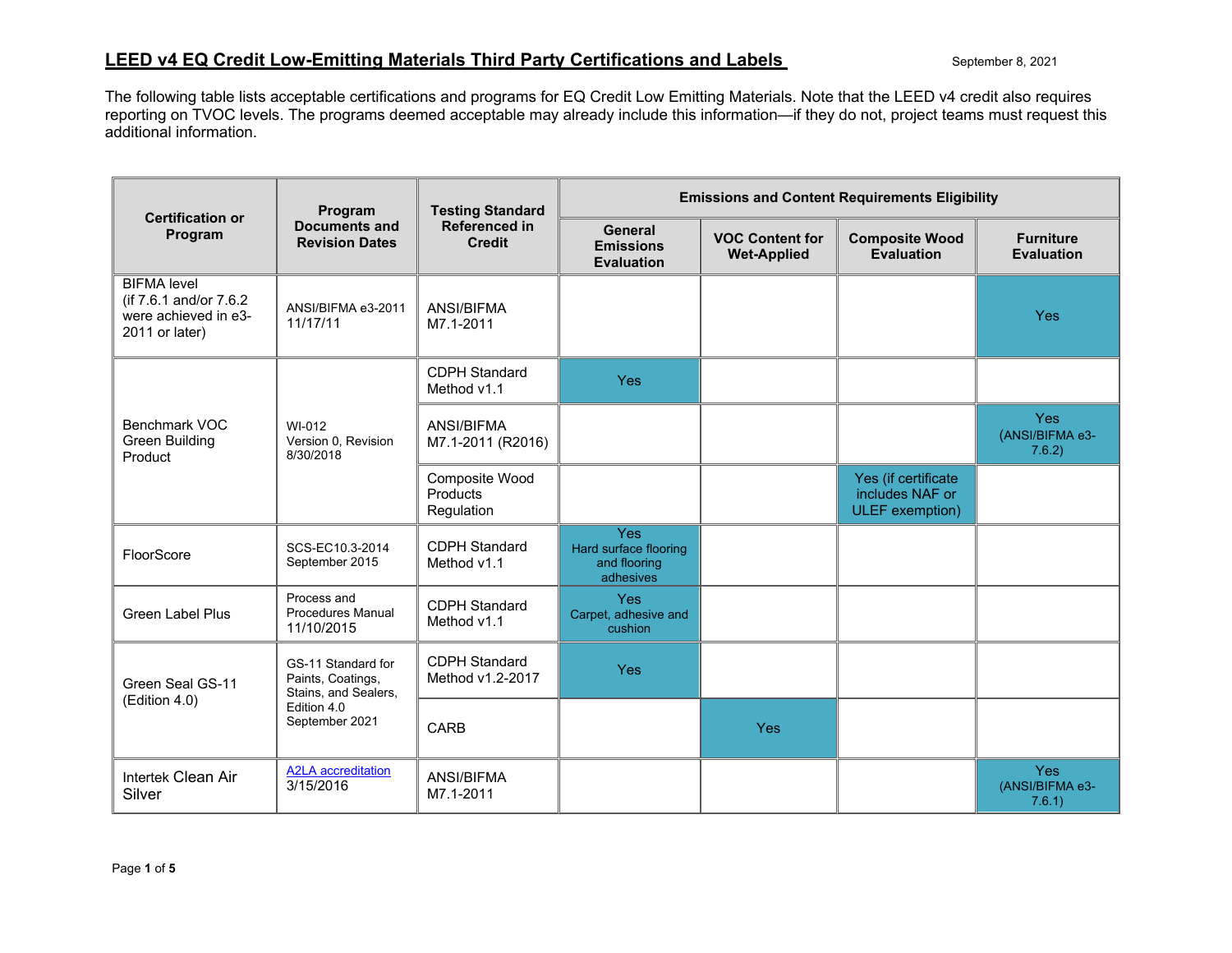| <b>Certification or</b><br>Program                          | Program<br><b>Documents and</b><br><b>Revision Dates</b> | <b>Testing Standard</b><br>Referenced in<br><b>Credit</b> | <b>Emissions and Content Requirements Eligibility</b>   |                                              |                                     |                                         |
|-------------------------------------------------------------|----------------------------------------------------------|-----------------------------------------------------------|---------------------------------------------------------|----------------------------------------------|-------------------------------------|-----------------------------------------|
|                                                             |                                                          |                                                           | <b>General</b><br><b>Emissions</b><br><b>Evaluation</b> | <b>VOC Content for</b><br><b>Wet-Applied</b> | <b>Composite Wood</b><br>Evaluation | <b>Furniture</b><br><b>Evaluation</b>   |
| Intertek Clean Air                                          | <b>A2LA</b> accreditation<br>3/15/2016                   | <b>CDPH Standard</b><br>Method v1.1                       | Yes                                                     |                                              |                                     |                                         |
| Gold                                                        |                                                          | ANSI/BIFMA<br>M7.1-2011                                   |                                                         |                                              |                                     | <b>Yes</b><br>(ANSI/BIFMA e3-<br>7.6.2) |
| <b>MAS Certified Green</b>                                  | MAS CG Program<br>Summary<br>Dec 2012                    | <b>CDPH Standard</b><br>Method v1.1                       | Yes                                                     |                                              |                                     |                                         |
|                                                             |                                                          | CARB or SCAQMD                                            |                                                         | <b>Yes</b>                                   |                                     |                                         |
|                                                             |                                                          | ANSI/BIFMA<br>M7.1-2011                                   |                                                         |                                              |                                     | <b>Yes</b>                              |
| NSF/ANSI 332                                                | NSF 332-2015<br>Jan 2015                                 | <b>CDPH Standard</b><br>Method v1.1                       | Yes<br>resilient flooring                               |                                              |                                     |                                         |
| <b>SCS Indoor Advantage</b><br>Gold-Building Materials      | SCS-EC10.3-2014<br>September 2015                        | <b>CDPH Standard</b><br>Method v1.1                       | Yes                                                     |                                              |                                     |                                         |
|                                                             |                                                          | CARB or SCAQMD                                            |                                                         | Yes                                          |                                     |                                         |
| <b>SCS Indoor Advantage</b><br>-Furniture                   | SCS-EC10.3-2014<br>September 2015                        | ANSI/BIFMA<br>M7.1-2011                                   |                                                         |                                              |                                     | Yes<br>(ANSI/BIFMA e3<br>7.6.1)         |
| <b>SCS Indoor Advantage</b><br>Gold-Furniture               | SCS-EC10.3-2014<br>September 2015                        | ANSI/BIFMA<br>M7.1-2011                                   |                                                         |                                              |                                     | <b>Yes</b><br>(ANSI/BIFMA e3<br>7.6.2)  |
| <b>TPC list</b><br>CARB ULEF label or<br><b>CARB Exempt</b> | Per CARB website                                         | Composite Wood<br>Products<br>Regulation                  |                                                         |                                              | Yes                                 |                                         |
| UL Greenguard<br>Certified                                  | UL 2818 3/14/2014<br>and<br>UL 2821 3/14/2014            | ANSI/BIFMA<br>M7.1-2011                                   |                                                         |                                              |                                     | <b>Yes</b><br>(ANSI/BIFMA e3<br>7.6.1)  |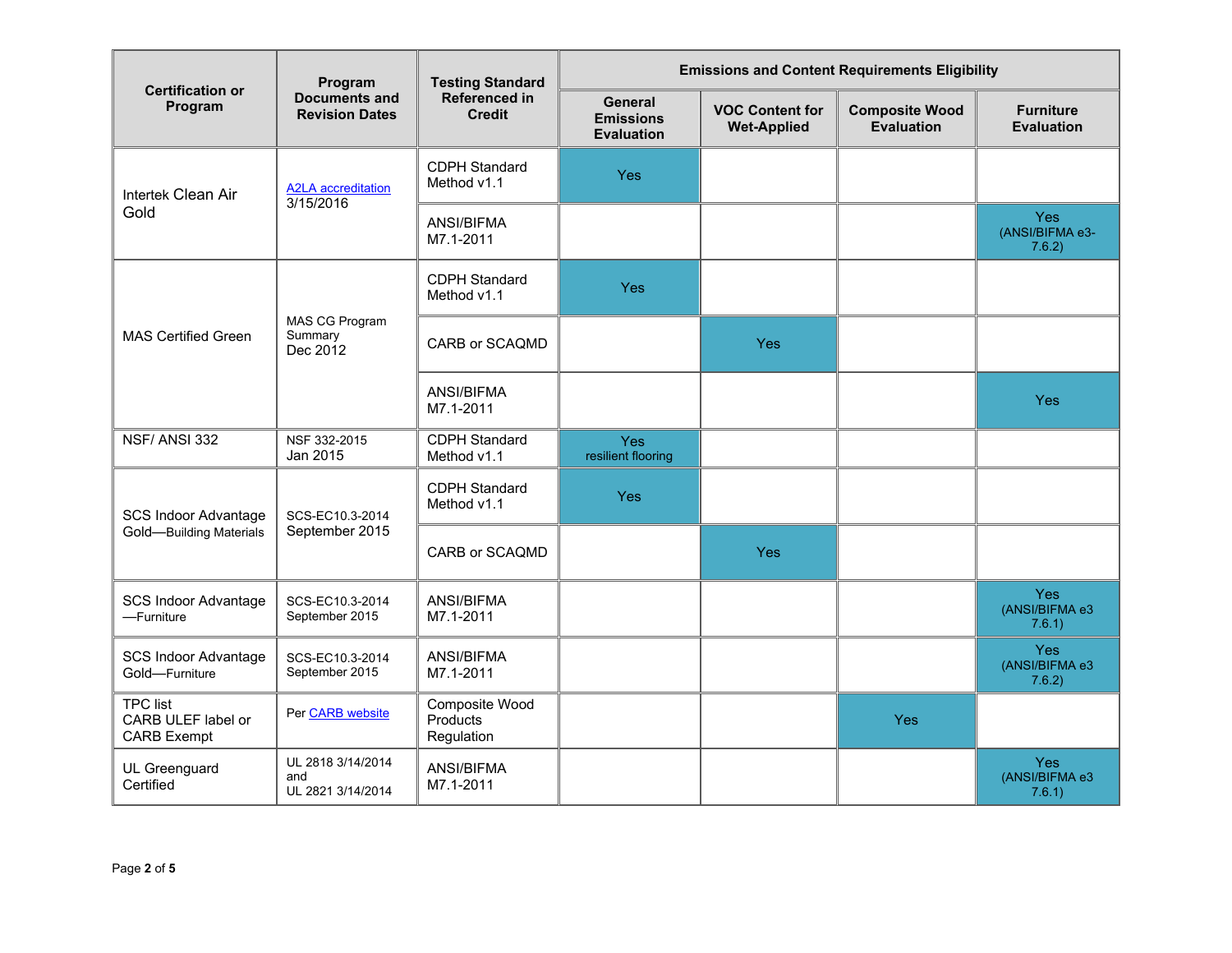| <b>Certification or</b><br>Program                                                                    | Program<br><b>Documents and</b><br><b>Revision Dates</b>                                                                         | <b>Testing Standard</b><br>Referenced in<br><b>Credit</b> | <b>Emissions and Content Requirements Eligibility</b>                                                                                                  |                                              |                                     |                                        |
|-------------------------------------------------------------------------------------------------------|----------------------------------------------------------------------------------------------------------------------------------|-----------------------------------------------------------|--------------------------------------------------------------------------------------------------------------------------------------------------------|----------------------------------------------|-------------------------------------|----------------------------------------|
|                                                                                                       |                                                                                                                                  |                                                           | General<br><b>Emissions</b><br><b>Evaluation</b>                                                                                                       | <b>VOC Content for</b><br><b>Wet-Applied</b> | <b>Composite Wood</b><br>Evaluation | <b>Furniture</b><br><b>Evaluation</b>  |
| <b>UL Greenguard Gold</b>                                                                             | UL 2818 3/14/2014<br>and<br>UL 2821 3/14/2014                                                                                    | <b>CDPH Standard</b><br>Method v1.1                       | Yes                                                                                                                                                    |                                              |                                     |                                        |
|                                                                                                       |                                                                                                                                  | ANSI/BIFMA<br>M7.1-2011                                   |                                                                                                                                                        |                                              |                                     | <b>Yes</b><br>(ANSI/BIFMA e3<br>7.6.2) |
|                                                                                                       |                                                                                                                                  |                                                           | Acceptable for first party claims                                                                                                                      |                                              |                                     |                                        |
| <b>Berkeley Analytical</b><br>ClearChem                                                               | <b>BkA-CC-01.2</b><br>8/31/2015                                                                                                  | <b>CDPH Standard</b><br>Method v1.1                       | Yes                                                                                                                                                    |                                              |                                     |                                        |
|                                                                                                       |                                                                                                                                  | CARB or SCAQMD                                            |                                                                                                                                                        | Yes                                          |                                     |                                        |
| Collaborative for High<br>Performance Schools<br>(CHPS)                                               | Procedures and<br>Standards for<br>Product Inclusion<br>Version $2.0 +$ July<br>2012 CHPS Criteria<br>Interpretation<br>7/1/2012 | <b>CDPH Standard</b><br>Method v1.1                       | <b>Yes</b><br>products with self-<br>certified claims but<br>excluding products<br>recognized only via<br>CHPS approved third-<br>party certifications |                                              |                                     |                                        |
|                                                                                                       |                                                                                                                                  |                                                           | For projects outside the U.S.                                                                                                                          |                                              |                                     |                                        |
| <b>Blue Angel</b><br><b>Floor Covering</b><br>Adhesives<br>and other Installation<br><b>Materials</b> | <b>RAL UZ 113</b><br>May 2009                                                                                                    | AgBB                                                      | Yes**<br>(if additional low<br>formaldehyde<br>requirement is also<br>met)                                                                             |                                              |                                     |                                        |
| <b>Blue Angel</b><br>Elastic floorings                                                                | <b>RAL UZ 120</b><br>April 2010                                                                                                  | AgBB                                                      | Yes**<br>(if additional low<br>formaldehyde<br>requirement is also<br>met)                                                                             |                                              |                                     |                                        |
| <b>Blue Angel</b><br>Textile floorings                                                                | <b>RAL UZ 128</b><br><b>July 2011</b>                                                                                            | AgBB                                                      | Yes**<br>(if additional low<br>formaldehyde<br>requirement is also<br>met)                                                                             |                                              |                                     |                                        |
| <b>Blue Angel</b><br>Thermal Insulation<br>Material and<br><b>Suspended Ceilings</b>                  | <b>RAL UZ 132</b><br>Oct 2010                                                                                                    | AgBB                                                      | Yes**<br>(if additional low<br>formaldehyde<br>requirement is also met)                                                                                |                                              |                                     |                                        |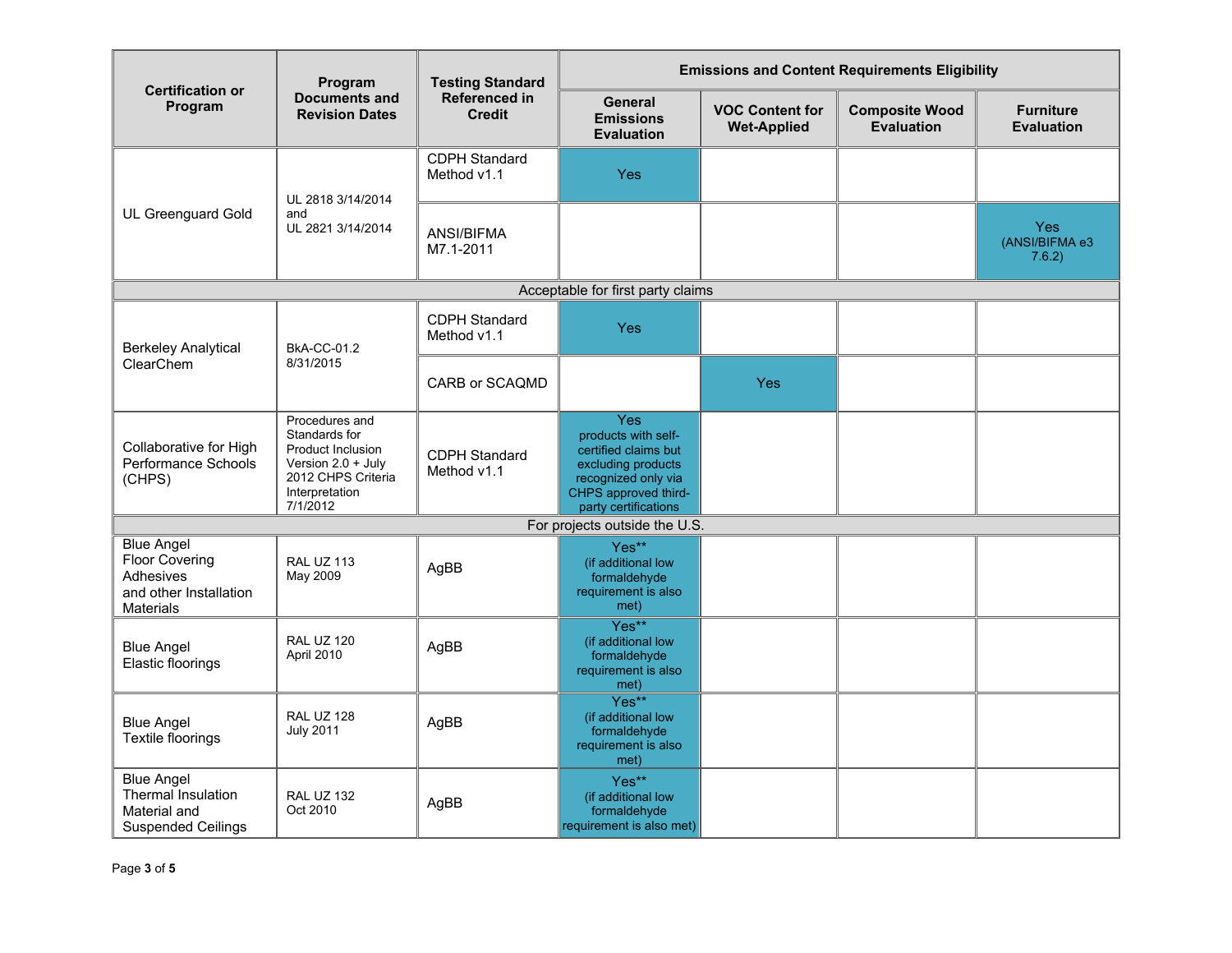| <b>Certification or</b>                              | Program<br><b>Documents and</b><br><b>Revision Dates</b>                                                                   | <b>Testing Standard</b><br>Referenced in<br><b>Credit</b> | <b>Emissions and Content Requirements Eligibility</b>                                                                                                 |                                              |                                            |                                       |
|------------------------------------------------------|----------------------------------------------------------------------------------------------------------------------------|-----------------------------------------------------------|-------------------------------------------------------------------------------------------------------------------------------------------------------|----------------------------------------------|--------------------------------------------|---------------------------------------|
| Program                                              |                                                                                                                            |                                                           | <b>General</b><br><b>Emissions</b><br><b>Evaluation</b>                                                                                               | <b>VOC Content for</b><br><b>Wet-Applied</b> | <b>Composite Wood</b><br><b>Evaluation</b> | <b>Furniture</b><br><b>Evaluation</b> |
| <b>Blue Angel</b><br>Flooring underlays<br>(cushion) | <b>RAL UZ 156</b><br>Feb 2011                                                                                              | AgBB                                                      | Yes**<br>(if additional low<br>formaldehyde<br>requirement is also met)                                                                               |                                              |                                            |                                       |
| eco-INSTITUT-Label                                   | Construction<br>products & floor<br>coverings<br>March 2015                                                                | AgBB                                                      | Yes**<br>(if additional low<br>formaldehyde<br>requirement is also<br>met)                                                                            |                                              |                                            |                                       |
| <b>NaturePLUS</b>                                    | GL0100, GL0400,<br>GL0600, GL0700,<br>GL0800, GL0900,<br>GL1000, GL1200,<br>GL1300, GL1400,<br>GL1700, GL1800<br>June 2015 | AgBB                                                      | Yes**<br>(if additional low<br>formaldehyde<br>requirement is also met)                                                                               |                                              |                                            |                                       |
| <b>EMICODE EC1</b>                                   | 07/28/2010                                                                                                                 | AgBB                                                      | Yes**<br>(if additional low<br>formaldehyde<br>requirement is also<br>met. EMICODE has<br>formaldehyde limit of<br>50 µg/m <sup>3</sup> after 3 days) | Yes***                                       |                                            |                                       |
| EMICODE EC1PLUS                                      | 7/28/2010                                                                                                                  | AgBB+ low<br>formaldehyde<br>requirement                  | Yes***                                                                                                                                                | Yes***                                       |                                            |                                       |
| <b>GUT</b>                                           | <b>GUT Test Criteria</b><br>2011                                                                                           | $AgBB + low$<br>formaldehyde<br>requirement               | <b>Yes</b><br>textile floorings                                                                                                                       |                                              |                                            |                                       |
| Indoor Air Comfort                                   | <b>Indoor Air Comfort</b><br>version 7 May 2021                                                                            | EN 16516                                                  |                                                                                                                                                       |                                              | Yes                                        |                                       |
| Indoor Air Comfort<br><b>GOLD</b>                    | Indoor Air Comfort<br>version 7 May 2021                                                                                   | $AgBB + low$<br>formaldehyde<br>requirement               | Yes                                                                                                                                                   | Yes                                          | Yes                                        |                                       |
| <b>Blue Angel</b><br>Composite wood panels           | RAL-UZ 76<br>Apr 2011                                                                                                      | EN-717-1:2004                                             |                                                                                                                                                       |                                              | Yes                                        |                                       |
| Byggvarubedömningen<br>(BVB)                         | November 9, 2011                                                                                                           | EN-717-1:2004                                             |                                                                                                                                                       |                                              | Yes,<br>Recommended<br>criteria met in 8.3 |                                       |